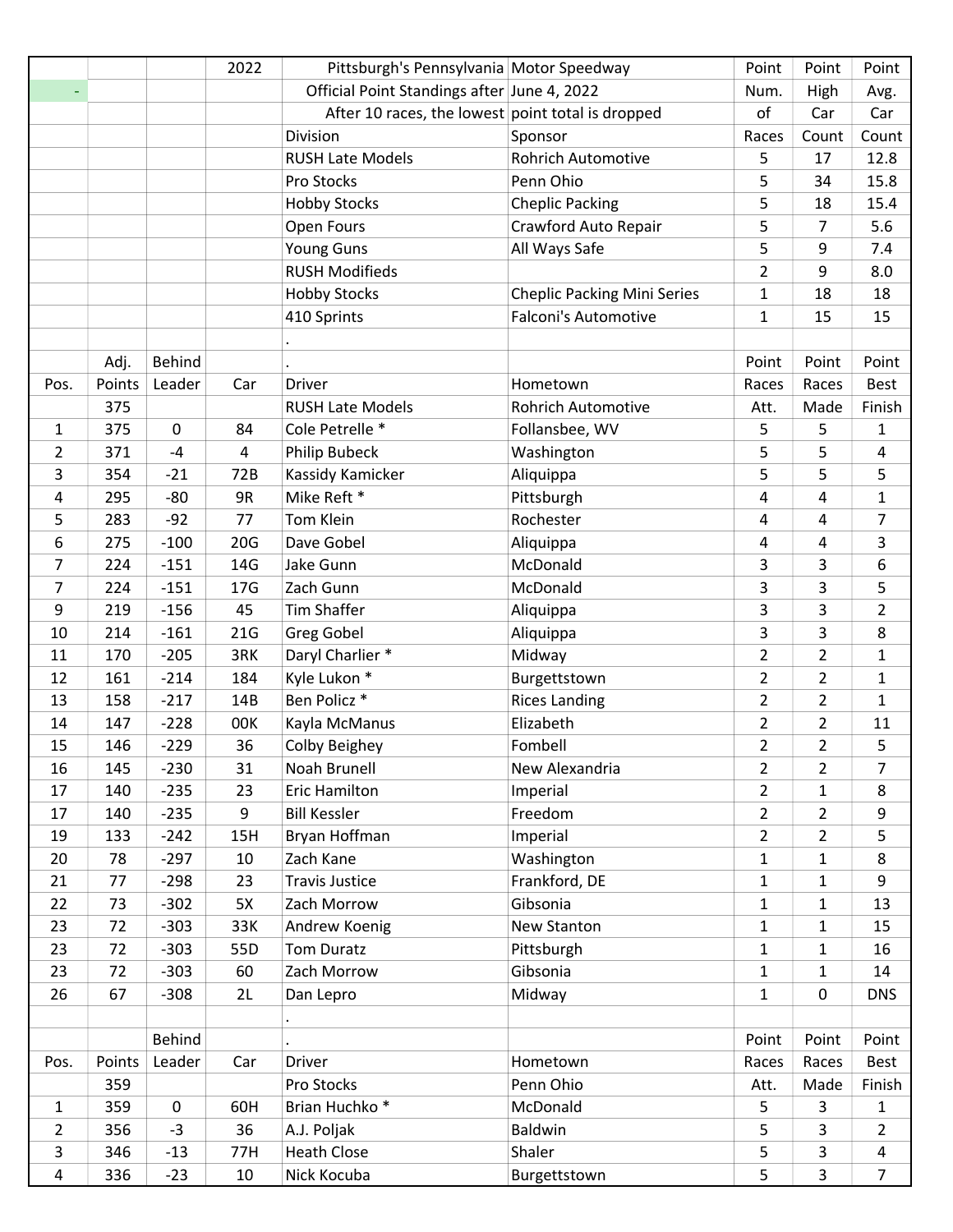| 5              | 294    | $-65$       | 84             | Steve D'Apolito       | Youngstown, OH         | 4              | 3                 | $\overline{2}$  |
|----------------|--------|-------------|----------------|-----------------------|------------------------|----------------|-------------------|-----------------|
| 6              | 271    | $-88$       | 18             | <b>Mike Harris</b>    | <b>Bridgeville</b>     | 4              | $\overline{2}$    | 5               |
| 7              | 269    | $-90$       | 21             | Tanya Charlier        | Midway                 | 4              | $\overline{2}$    | 6               |
| 8              | 219    | $-140$      | 13J            | Jordan Perkins *      | New Castle             | 3              | $\mathbf{1}$      | $\mathbf{1}$    |
| 9              | 215    | $-144$      | 55             | Chris Schneider **    | Lower Burrell          | 3              | $\mathbf{1}$      | $\mathbf{1}$    |
| 10             | 214    | $-145$      | 1K             | Cody Koteles          | Stockdale              | 3              | $\mathbf{1}$      | 3               |
| 11             | 211    | $-148$      | 74             | Christian Schneider   | Burgettstown           | $\overline{3}$ | $\mathbf{1}$      | 6               |
| 12             | 210    | $-149$      | 24             | <b>Tyler Wyant</b>    | Oil City               | 3              | $\mathbf{1}$      | $\overline{7}$  |
| 13             | 200    | $-159$      | 05             | <b>Frank Magill</b>   | Jefferson Hills        | 3              | 0                 | <b>DNS</b>      |
| 14             | 147    | $-212$      | 310            | Dale Tuche            | Cheswick               | $\overline{2}$ | $\mathbf{1}$      | $\overline{7}$  |
| 14             | 147    | $-212$      | 4              | Jacob Billyk          | New Castle             | $\overline{2}$ | $\mathbf{1}$      | 9               |
| 16             | 145    | $-214$      | 4JR            | Jake Billyk           | New Castle             | $\overline{2}$ | $\mathbf{1}$      | 11              |
| 17             | 144    | $-215$      | 5              | Jackson Billyk        | New Castle             | $\overline{2}$ | $\mathbf{1}$      | 12              |
| 18             | 138    | $-221$      | 45             | Todd Weldon           | Monongahela            | $\overline{2}$ | 0                 | <b>DNS</b>      |
| 19             | 75     | $-284$      | 44B            | Aden Boozell          | Franklin               | $\mathbf{1}$   | 0                 | <b>DNS</b>      |
| 19             | 75     | $-284$      | 25G            | Andrew Gordon         | <b>DuBois</b>          | $\mathbf{1}$   | 0                 | <b>DNS</b>      |
| 19             | 75     | $-284$      | A22            | <b>Bill Slade</b>     | White Oak              | $\mathbf{1}$   | 0                 | <b>DNS</b>      |
| 19             | 75     | $-284$      | 7W             | <b>Bobby Whitling</b> | Franklin               | $\mathbf{1}$   | 0                 | <b>DNS</b>      |
| 19             | 75     | $-284$      | 22             | Chase Lambert         | Mars                   | $\mathbf{1}$   | 0                 | <b>DNS</b>      |
| 19             | 75     | $-284$      | 63             | <b>Chris McGuire</b>  | Erie                   | $\mathbf{1}$   | 0                 | <b>DNS</b>      |
| 19             | 75     | $-284$      | 29             | Curtis J. Bish        | Cranberry              | $\mathbf{1}$   | 0                 | <b>DNS</b>      |
| 19             | 75     | $-284$      | 23H            | Hunter Exley          | Franklin               | $\mathbf{1}$   | 0                 | <b>DNS</b>      |
| 19             | 75     | $-284$      | 17             | Jackson Humanic       | Titusville             | $\mathbf{1}$   | 0                 | <b>DNS</b>      |
| 19             | 75     | $-284$      | 67J            | Jamie Duncan          | Brookfield, OH         | $\mathbf{1}$   | 0                 | <b>DNS</b>      |
| 19             | 75     | $-284$      | 25M            | Jason Fosnaught       | Tarentum               | $\mathbf{1}$   | 0                 | <b>DNS</b>      |
| 19             | 75     | $-284$      | 31             | Jason Johns           | Venus                  | $\mathbf{1}$   | 0                 | <b>DNS</b>      |
| 19             | 75     | $-284$      | 39B            | Josh Blum             | Knox                   | $\mathbf{1}$   | 0                 | <b>DNS</b>      |
| 19             | 75     | $-284$      | 84S            | Josh Seippel          | Franklin               | $\mathbf{1}$   | 0                 | <b>DNS</b>      |
| 19             | 75     | $-284$      | 26             | Mike Bordt            | Mars                   | $\mathbf 1$    | $\pmb{0}$         | <b>DNS</b>      |
|                | 75     |             |                | Tim Bish              |                        |                |                   |                 |
| 19             |        | $-284$      | 11B            |                       | Ringgold               | $\mathbf{1}$   | 0<br>$\mathbf{1}$ | <b>DNS</b><br>8 |
| 35             | 73     | $-286$      | 28             | Doug lorio, II        | Kennerdell             | $\mathbf{1}$   |                   |                 |
| 35             | 73     | $-286$      | 08             | Jeff Broniszewski     | Coraopolis             | 1              | 1                 | 6               |
| 37             | 63     | $-296$      | $\overline{4}$ | <b>Brett Hutira</b>   | Latrobe                | $\mathbf{1}$   | 0                 | <b>DNS</b>      |
|                |        |             |                |                       |                        |                |                   |                 |
|                | Adj.   | Behind      |                |                       |                        | Point          | Point             | Point           |
| Pos.           | Points | Leader      | Car            | Driver                | Hometown               | Races          | Races             | Best            |
|                | 396    |             |                | <b>Hobby Stocks</b>   | <b>Cheplic Packing</b> | Att.           | Made              | Finish          |
| $\mathbf{1}$   | 396    | $\mathbf 0$ | 5              | <b>Tony Magill</b>    | Jefferson Hills        | 5              | 5                 | $\mathsf{3}$    |
| $\overline{2}$ | 391    | $-5$        | 2K             | Jonathan Koteles      | Stockdale              | 5              | 5                 | $\overline{2}$  |
| 3              | 389    | $-7$        | 15             | Matt Benard *         | Oakdale                | 5              | 4                 | $\mathbf{1}$    |
| 4              | 382    | $-14$       | 05             | Frank Magill *        | Jefferson Hills        | 5              | 5                 | $\mathbf{1}$    |
| 5              | 378    | $-18$       | 64K            | Logan Koteles *       | Stockdale              | 5              | 4                 | $\mathbf{1}$    |
| 6              | 376    | $-20$       | 65K            | Gary Koteles          | Stockdale              | 5              | 4                 | $\overline{2}$  |
| $\overline{7}$ | 367    | $-29$       | 14             | Marc Corio            | South Fayette          | 5              | 5                 | 5               |
| 8              | 297    | $-99$       | 17S            | Stephen Shelpman *    | Pleasant Hills         | 4              | 3                 | $\mathbf{1}$    |
| 9              | 287    | $-109$      | 29             | Adam Ferree           | Jefferson Hills        | 4              | $\overline{2}$    | 4               |
| 9              | 287    | $-109$      | 44             | Cameron Hollister     | McDonald               | 4              | 3                 | 9               |
| 9              | 287    | $-109$      | 6              | Jeff Cencarik         | Midway                 | 4              | 3                 | 9               |
| 12             | 229    | $-167$      | 02             | <b>Justin Clark</b>   | Industry               | 3              | 3                 | 4               |
| 13             | 219    | $-177$      | 47T            | Mike Tropeck          | McDonald               | $\overline{3}$ | $\overline{3}$    | 8               |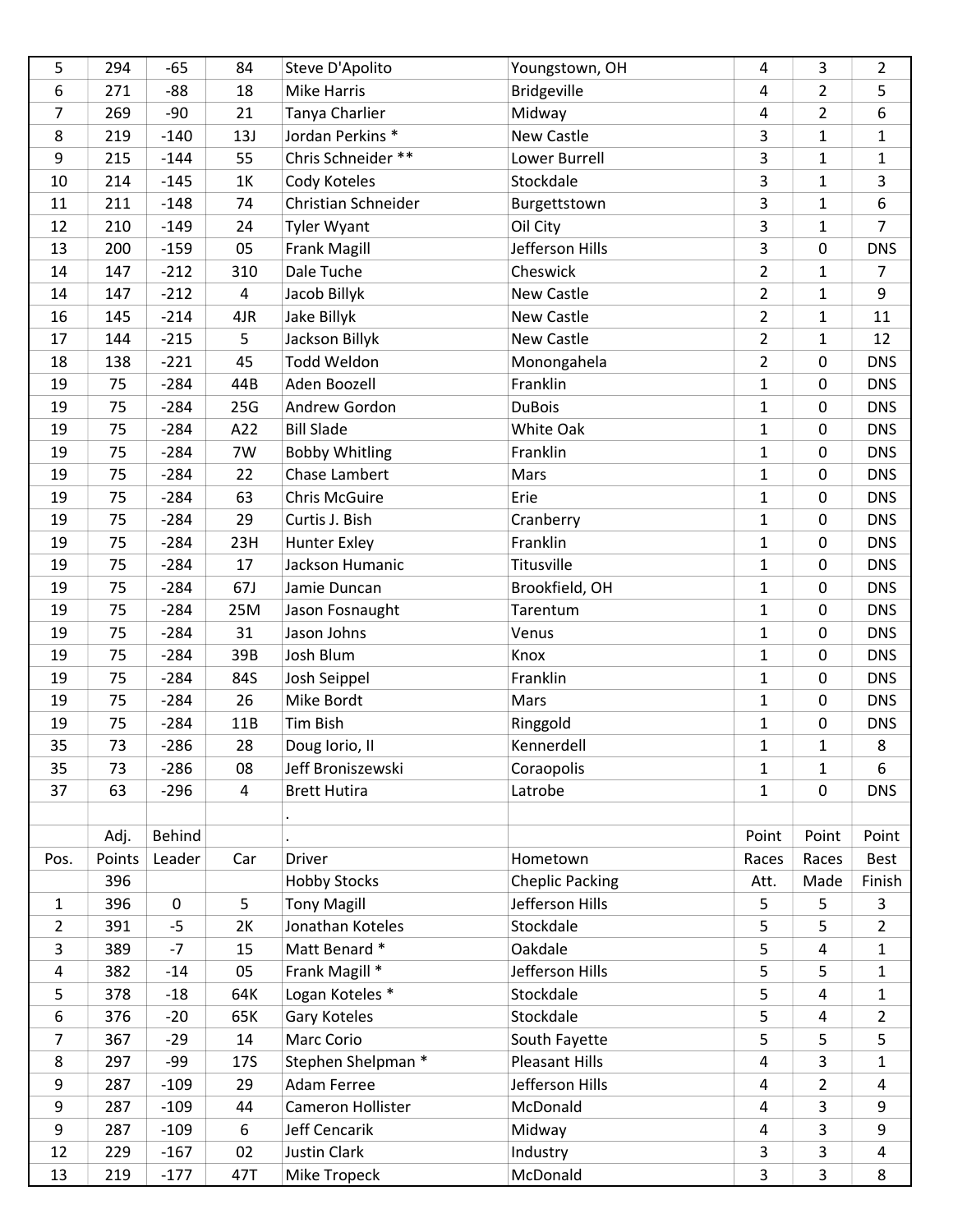| 14             | 207    | $-189$        | 70              | <b>Richard Ours</b>               | East Liverpool, OH    | 3              | $\overline{2}$ | 11                  |
|----------------|--------|---------------|-----------------|-----------------------------------|-----------------------|----------------|----------------|---------------------|
| 15             | 204    | $-192$        | 74              | Leroy Brown                       | Aliquippa             | 3              | $\mathbf{1}$   | 9                   |
| 16             | 168    | $-228$        | 1K              | Cody Koteles *                    | Stockdale             | $\overline{2}$ | $\overline{2}$ | $\mathbf{1}$        |
| 17             | 158    | $-238$        | OU <sub>2</sub> | Jacob Wiser                       | <b>McKees Rocks</b>   | $\overline{2}$ | $\overline{2}$ | 6                   |
| 18             | 157    | $-239$        | 64              | Tom Anton                         | Jefferson Hills       | $\overline{2}$ | $\overline{2}$ | $\overline{7}$      |
| 19             | 152    | $-244$        | 13              | <b>Ben Anton</b>                  | Jefferson Hills       | $\overline{2}$ | $\overline{2}$ | 6                   |
| 20             | 146    | $-250$        | 77X             | <b>Casey Grumling</b>             | Elrama                | $\overline{2}$ | $\overline{2}$ | 11                  |
| 21             | 78     | $-318$        | 26T             | Cody Tokarski                     | Hickory               | $\mathbf 1$    | $\mathbf{1}$   | 5                   |
| 22             | 74     | $-322$        | 221K            | Karlee Kovacs                     | Carnegie              | $\mathbf{1}$   | $\mathbf{1}$   | $\overline{7}$      |
| 23             | 72     | $-324$        | 17P             | Ed Shelpman                       | <b>Pleasant Hills</b> | $\mathbf{1}$   | $\mathbf{1}$   | 11                  |
| 24             | 68     | $-328$        | 25              | Cody Behanna                      | Finleyville           | $\mathbf{1}$   | 0              | <b>DNS</b>          |
|                |        |               |                 |                                   |                       |                |                |                     |
|                |        | <b>Behind</b> |                 |                                   |                       | Point          | Point          | Point               |
| Pos.           | Points | Leader        | Car             | Driver                            | Hometown              | Races          | Races          | <b>Best</b>         |
|                | 304    |               |                 | Open Fours                        | Crawford Auto Repair  | Att.           | Made           | Finish              |
| 1              | 304    | $\mathbf 0$   | 5R              | Craig Rudolph                     | Steubenville, OH      | 5              | 4              | 3                   |
| $\overline{2}$ | 299    | $-5$          | 55              | Susie Rudolph                     | Steubenville, OH      | 5              | 3              | $\overline{2}$      |
| 3              | 238    | $-66$         | 65Q             | Derek Quigley                     | Roscoe                | 4              | $\overline{2}$ | 3                   |
| 4              | 194    | $-110$        | 11W             | Lucas Weaver *                    | California            | 3              | 3              | $\mathbf{1}$        |
| 5              | 119    | $-185$        | 53              | Eric Reynolds *                   | Sewickley             | $\overline{2}$ | $\mathbf{1}$   | $\mathbf{1}$        |
| 6              | 117    | $-187$        | 33              | John Steele                       | North Fayette         | $\overline{2}$ | $\mathbf{1}$   | $\overline{2}$      |
| 7              | 69     | $-235$        | 2A              | April Tennant *                   | Colliers, WV          | $\mathbf{1}$   | $\mathbf{1}$   | $\mathbf{1}$        |
| 8              | 67     | $-237$        | 46J             | <b>Bill Tennant</b>               | Colliers, WV          | $\mathbf{1}$   | $\mathbf{1}$   | $\overline{2}$      |
| 9              | 65     | $-239$        | 2R              | <b>Travis Corbin</b>              | Pittsburgh            | $\mathbf{1}$   | $\mathbf{1}$   | 4                   |
| 9              | 65     | $-239$        | 71              | Matt Knight *                     | Plum                  | $\mathbf{1}$   | $\mathbf{1}$   | $\mathbf{1}$        |
| 11             | 56     | $-248$        | 301             | Levi Maskal                       |                       | $\mathbf{1}$   | 0              |                     |
|                |        |               |                 |                                   |                       |                |                | <b>DNS</b>          |
| 11             | 56     | $-248$        | 420T            | Jimmy Mechenbier                  | <b>Bethel Park</b>    | $\mathbf{1}$   | 0              | <b>DNS</b>          |
| 11             | 56     | $-248$        | 910             | <b>Bill McCollums</b>             |                       | $\mathbf{1}$   | 0              | <b>DNS</b>          |
|                |        |               |                 |                                   |                       |                |                |                     |
|                | Adj.   | <b>Behind</b> |                 |                                   |                       | Point          | Point          | Point               |
| Pos.           | Points | Leader        | Car             | <b>Driver</b>                     | Hometown              | Races          | Races          | Best                |
|                | 343    |               |                 | <b>Young Guns</b>                 | All Ways Safe         | Att.           | Made           | Finish              |
| $\mathbf{1}$   | 343    | $\mathbf 0$   | 05T             | Travis Clark ***                  | Pittsburgh            | 5              | 5              | $\mathbf{1}$        |
| 2              | 336    | $-7$          | 114             | Emmerson Laboon **                | Elizabeth             | 5              | 5              | 1                   |
| 3              | 321    | $-22$         | 78Z             | Zoey Knight                       | Plum                  | 5              | 5              | 3                   |
| 4              | 261    | $-82$         | 5X              | Kiersten Chernik                  | Oakdale               | 4              | 4              | 3                   |
| 4              | 261    | $-82$         | 91              | Gavin Kokolis                     | Oakdale               | 4              | 4              | $\overline{2}$      |
| 6              | 260    | $-83$         | 56              | Sadie Snatchko                    | Oakdale               | 4              | 4              | 3                   |
| 7              | 246    | $-97$         | 05              | Abby Gindlesperger                | Pittsburgh            | 4              | $\overline{2}$ | 4                   |
| 8              | 130    | $-213$        | 44T             | <b>Tyler Hollister</b>            | McDonald              | $\overline{2}$ | $\overline{2}$ | 4                   |
| 9              | 62     | $-281$        | 112             | Sumara Weaver                     | Daisytown             | $\mathbf{1}$   | $\mathbf{1}$   | $\overline{7}$      |
|                |        |               |                 |                                   |                       |                |                |                     |
|                |        | Behind        |                 |                                   |                       | Point          | Point          | Point               |
| Pos.           | Points | Leader        | Car             | <b>Driver</b>                     | Hometown              | Races          | Races          | <b>Best</b>         |
|                | 129    |               |                 | <b>RUSH Modifieds</b>             |                       | Att.           | Made           | Finish              |
| 1              | 129    | 0             | 14S             | Justin Shea*                      | Sharpsville           | $\overline{2}$ | 1              | $\mathbf{1}$        |
| 2              | 127    | $-2$          | 63T             | <b>Tony Tatgenhorst</b>           | Columbiana, OH        | $\overline{2}$ | $\mathbf{1}$   | $\overline{2}$      |
| 3              | 124    | $-5$          | $\overline{2}$  | Kole Holden                       | Tiona                 | $\overline{2}$ | $\mathbf{1}$   | 5                   |
| $\overline{a}$ | 123    | -6            | 10              | Chelsie Kriegisch<br>Jacob Jordan | <b>Ellwood City</b>   | $\overline{2}$ | $\mathbf{1}$   | 6<br>$\overline{7}$ |